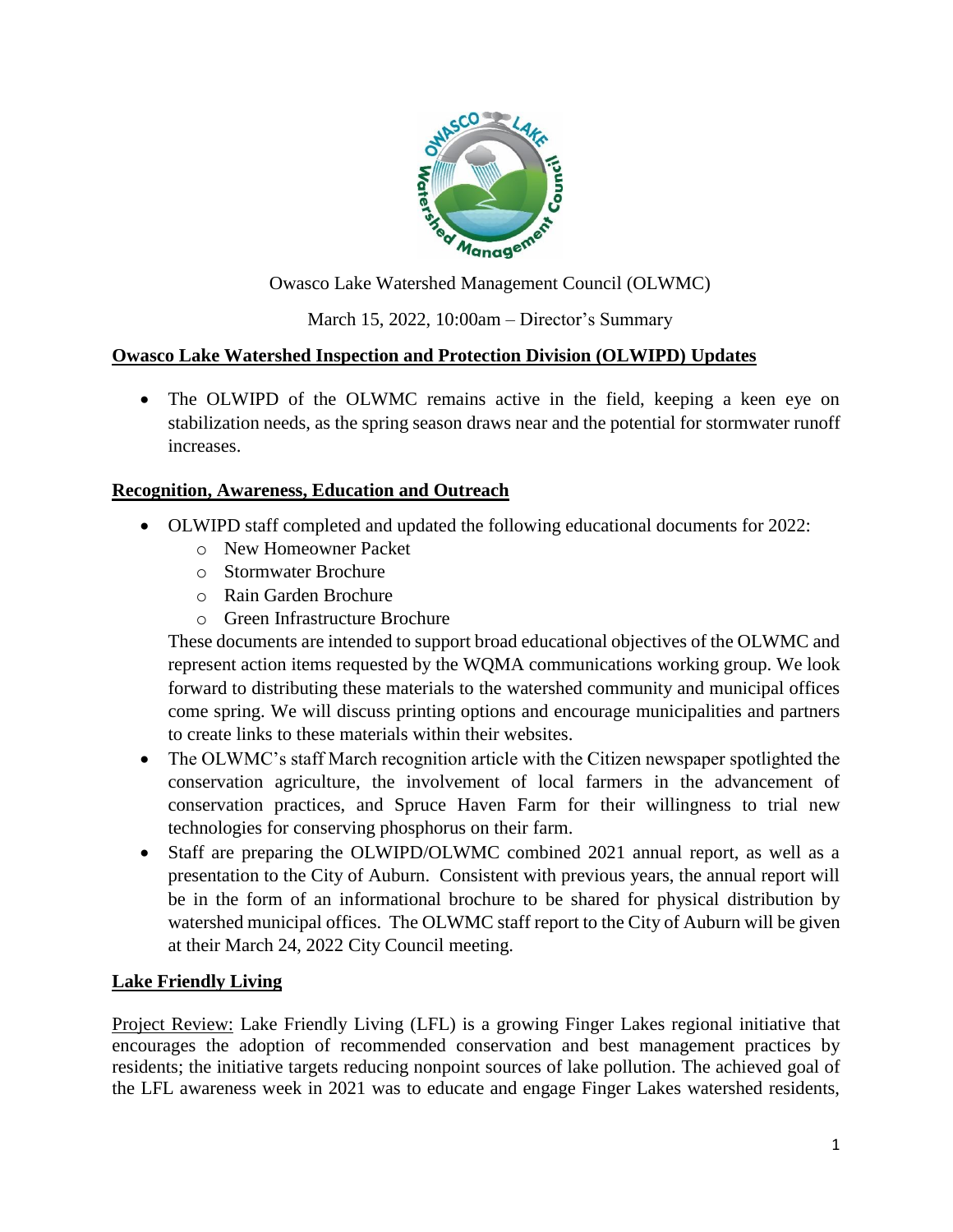local governments, and businesses to adopt lake friendly practices to help protect and preserve the Finger Lakes for sustainable water quality, recreational use, and tourism. The webinars covered topics such as 'at home' best practices, climate change, citizen science, the Hemlock Woolly Adelgid, native planting, and vineyard sustainable practices.

Project Updates:

- 1. The LFL Coalition of the Finger Lakes is underway with planning and preparation for its spring 2022 awareness webinar series that will focus on the intersection of water quality protection and climate smart programming. Information about the 2022 LFL webinar series will be forthcoming. This year, the group has facilitated onboarding Conesus and Keuka Lake watershed organizations, as new members to help advance the common Finger Lakes Region messaging campaign.
- 2. As a founding member of the Finger Lakes Coalition, the OLWMC is spearheading coordinating commemorative resolutions among the NYS Assembly and Senate to promote a combined legislative resolution for celebrating Lake Friendly Living Awareness in the Finger Lakes Region. Jordan Lesser, Assemblymember Anna Kelles' Legislative Counsel, has prepared a commemorating resolution for approval among the NYS Assembly. Jessie Brill, Community Affairs Coordinator for Senator Mannion's Office, will be working with the Senator to introduce resolution among the NYS Senate.
- 3. Over the course of this field season, the OLWMC and Owasco Watershed Lake Association (OWLA) will finalize the installation of LFL signage on existing Tributary Adoption and Identification Pilot Program (TAIPP) sign posts throughout the watershed.

## **Hyfi Watercourse Level Sensors**

Project Review: OLWMC staff have installed, and maintain, 15 watercourse level sensors throughout the watershed, targeting locations that align with modeling sites for the Nine Key Element (9E) watershed plan's Soil and Water Assessment Tool (SWAT) model. The sensors are used for guiding flood and asset management, as well as for flow monitoring. Hyfi has completed their development of correlation and regression analysis for the relationships between the watercourse level sensors and conventional USGS stream gauging. A highly significant relationship between long-term data sets helps make the case for continued use and funding of the more spatially robust watershed watercourse level sensors.

#### Project Updates:

- 1. With project support from OLWMC staff, OWLA's 2022 sediment and nutrient sampling program will align with sensor locations. A project is to provide invaluable constituent loading information for continued calibration of the SWAT model using level (and thereby estimated discharge) information, as well as suspended solids and nutrient concentration data.
- 2. Many of the sensors casements have cracked during winter freezes, and Hyfi has shipped replacement sensors that have been engineered to be resistant to cracking. OLWIPD staff will be installing those replacement sensors this spring.
- 3. OLWMC acted as a reference for Hyfi's eligibility for the Verizon Climate Prize. Hyfi won the Prize at the 'GreenBiz' conference in Arizona.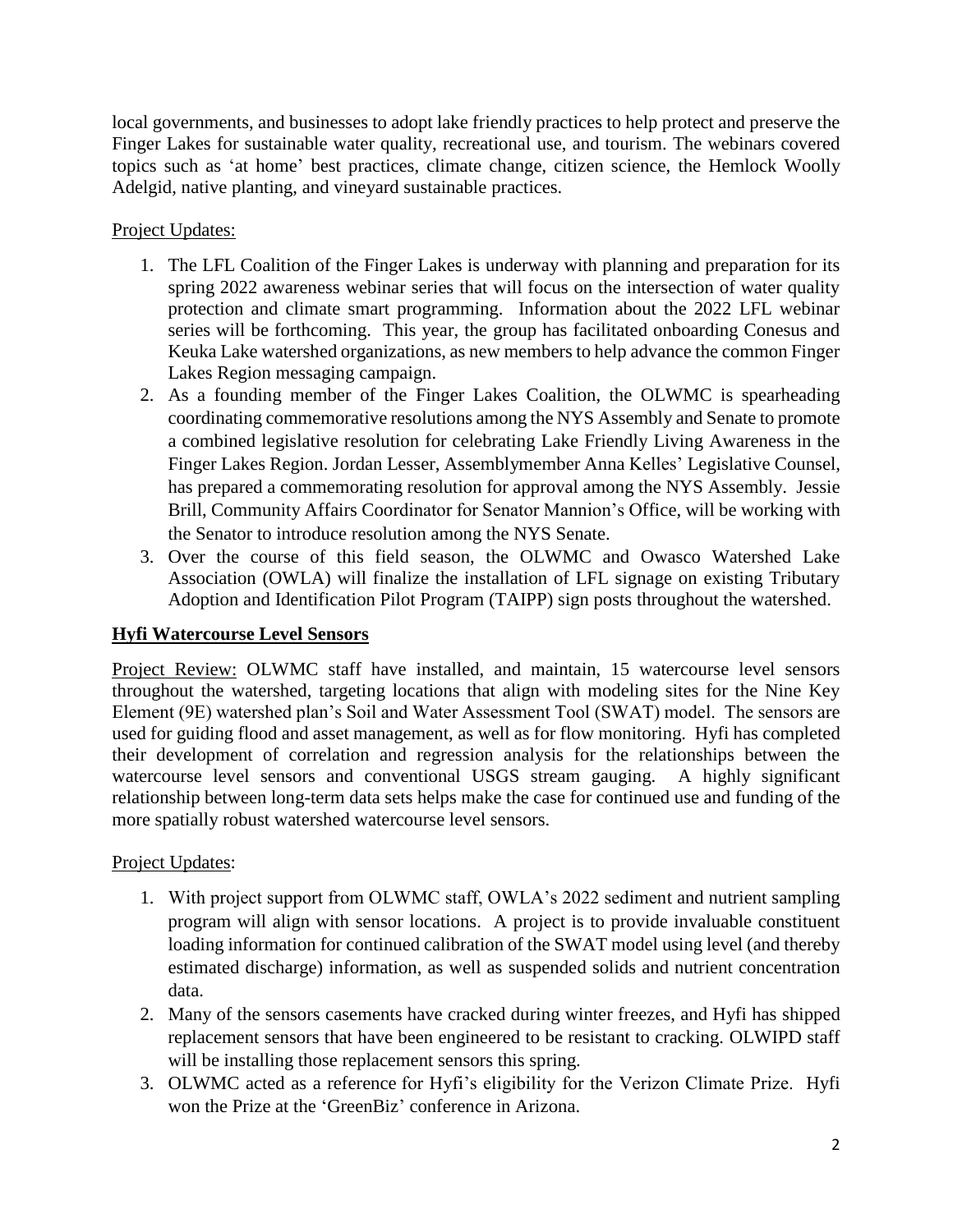#### **Watershed Partner Collaboration- Projects Updates**

- The OLWMC awaits guidance and project funding opportunities from NYS based on the completion and approval of Cayuga County's Nine Element (9E) Watershed Plan for Owasco Lake. CC Planning is nearing the end of the 9E Watershed Plan process. There will be a third public meeting for the public to review project updates.
- The OLWMC offers partnership and support for the City of Auburn's NYS-awarded Drinking Water Source Protection Program (DWSP2). The working group has identified high risk areas and is developing recommendations. We look forward to relevant data outcomes and proposals that will support forthcoming grants and projects implementation. An update on the project was given to the Cayuga County Board of Health on March 8, 2022. The next group meeting for this planning project is scheduled for March 24, 2022.
- The Steering Committee for the updated community consensus watershed rules and regulations awaits a meeting schedule from the NYSDOH to discuss next steps.
- The OLWMC continues to work towards a transfer of ownership of a  $\sim$ 160-acre priority parcel in Sempronius from The Nature Conservancy (TNC) to the OLWMC that will advance the council's position as a land conservation steward within the watershed. We await liability insurance details and premium estimates from our insurance provider. TNC will offer upfront land stewardship dollars to help the OLWMC get started with funding (e.g., insurances) needs to own and maintain land preserves. The OLWMC will develop a land stewardship/maintenance plan for land holdings to ensure project responsibilities are met.
- OLWMC staff are coordinating with the State University of New York Environmental Science and Forestry (SUNY ESF) for a 2022 spring collaborative willow planting project at the OLWMC's nursery in the Town of Owasco with the intent that the nursery will act as a long-term source of willow canes for the installation of future riparian buffers within the watershed. This project may also host an opportunity for a student undergraduate internship and/or capstone project in 2023.
- On March 9, 2022, an OLWMC status update was provided in the form of a presentation to, and discussion with, the Emerson Foundation. In recent years, the Emerson Foundation has been a strong partner with the OLWMC, and has helped fund several important projects.
- Keynote Presenters for Next Month's April OLWMC public board meeting will be Director Doug Kierst and Manager Jon Negley, of the Cayuga County Soil and Water Conservation District (SWCD) and Tompkins County SWCD, respectively. They will offer a summary of 2021 conservation implementation within the Owasco Lake watershed as well as outlooks for 2022 and beyond.
- On March 16<sup>th</sup> at 1:30 PM, the CCSWCD will host an 'Our Owasco' Soil Health Seminar to engage local farmers on recommended soil health practices.
- The OWLA-coordinated, and OLWMC-sponsored, annual Bob Brower Scientific Symposium will be held remotely via Zoom Saturday, March 19<sup>th</sup> 2022. The symposium will spotlight the following presenters and topics:
	- 1. John Halfman, PhD Status of Owasco Lake
	- 2. Dan Kelting, PhD Salinization of Adirondack Waters by Road Salt: A Statewide Issue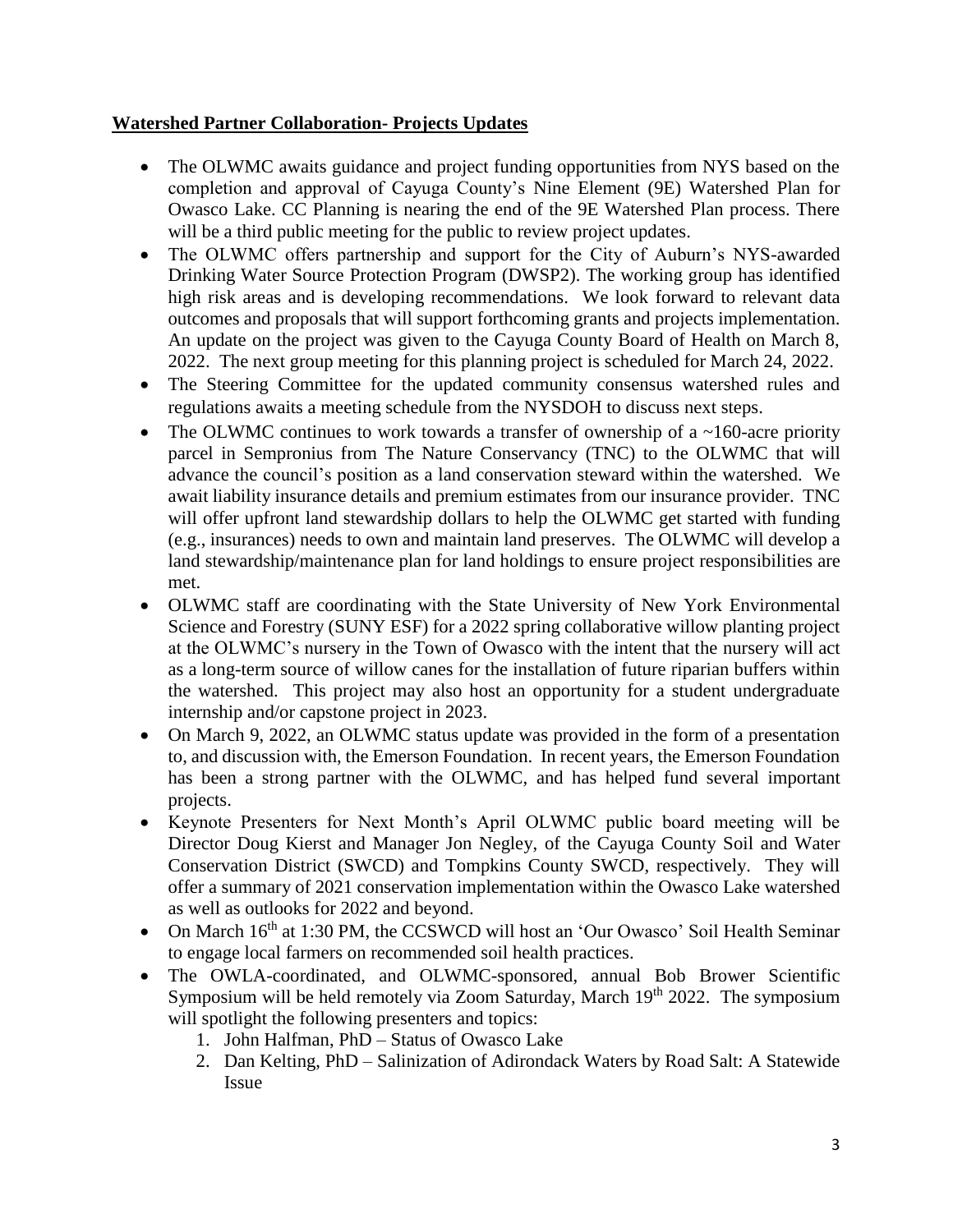- 3. Toneya McIntosh and Dr. John Pickering Our Owasco: Using Behavioral Science to Protect Owasco Lake
- 4. Seth Jensen Lake Water Level Management Owasco Lake
- 5. Carri Marschner Hemlock Management in the Owasco Lake Watershed: Short and Long Term Solutions

### **Grants Projects and Programs**

• GLRI Conservation Kick Project

Project Review: In partnership, the CCSWCD assisted a watershed farm land owner to finalize their application for the installation of a water and sediment control basin (WASCOB). The project will be funded, in part, by the Great Lakes Restoration Initiative (GLRI) Conservation Kick Program. The City of Auburn invested the required cost share for the grant award to be administered through the OLWMC, demonstrating the city's commitment towards supporting conservation advancements for local agriculture. Based on the Great Lakes Commission's upfront analysis, and relative to all other Conservation Kick projects planned across the Great Lakes Basin, the CCSWCD/OLWMC project will result in the greatest nutrient reduction outcomes (*17,258 'water quality credits' will be generated by the practice installation. This reflects an estimated 17,721 pounds of nitrogen and 1,262.5 pounds of total phosphorus reductions over the course of the project period).*

Project Update: Project partners finalized contract details. Seneca County Soil and Water Conservation District Engineer and Auburn Director of Municipal Utilities are reviewing the final WASCOB design for approval.

• Partnership with Crystal Creek Organics

Project Review: On February 4<sup>th</sup>, the OLWMC offered its endorsement of a small grant proposal composed by Crystal Creek Organics to continue testing efficiencies, nutrient removals, and byproducts from its manure phosphorus removal technology. Crystal Creek Organics' operation, positioned at Spruce Haven Farms within the Owasco Lake watershed, has processed nearly 500,000 gallons of manure over the last several years.

• NRCS RCPP

Project Review: The OLWMC will plan to submit a revised project proposal through the Natural Resources Conservation Service Regional Conservation Partnership Program (NRCS RCPP). We are retooling last year's NRCS RCPP proposal, according to review comments, to request federal funding intended to help build upon the CCSWCDs' exemplary work towards conservation farm planning and BMP implementation within the Owasco Lake watershed. The proposed project would help build local capacity for certified farm planning within the watershed, a prospect intended to increase efficiencies for local agriculture to benefit both farmers and watershed conservation.